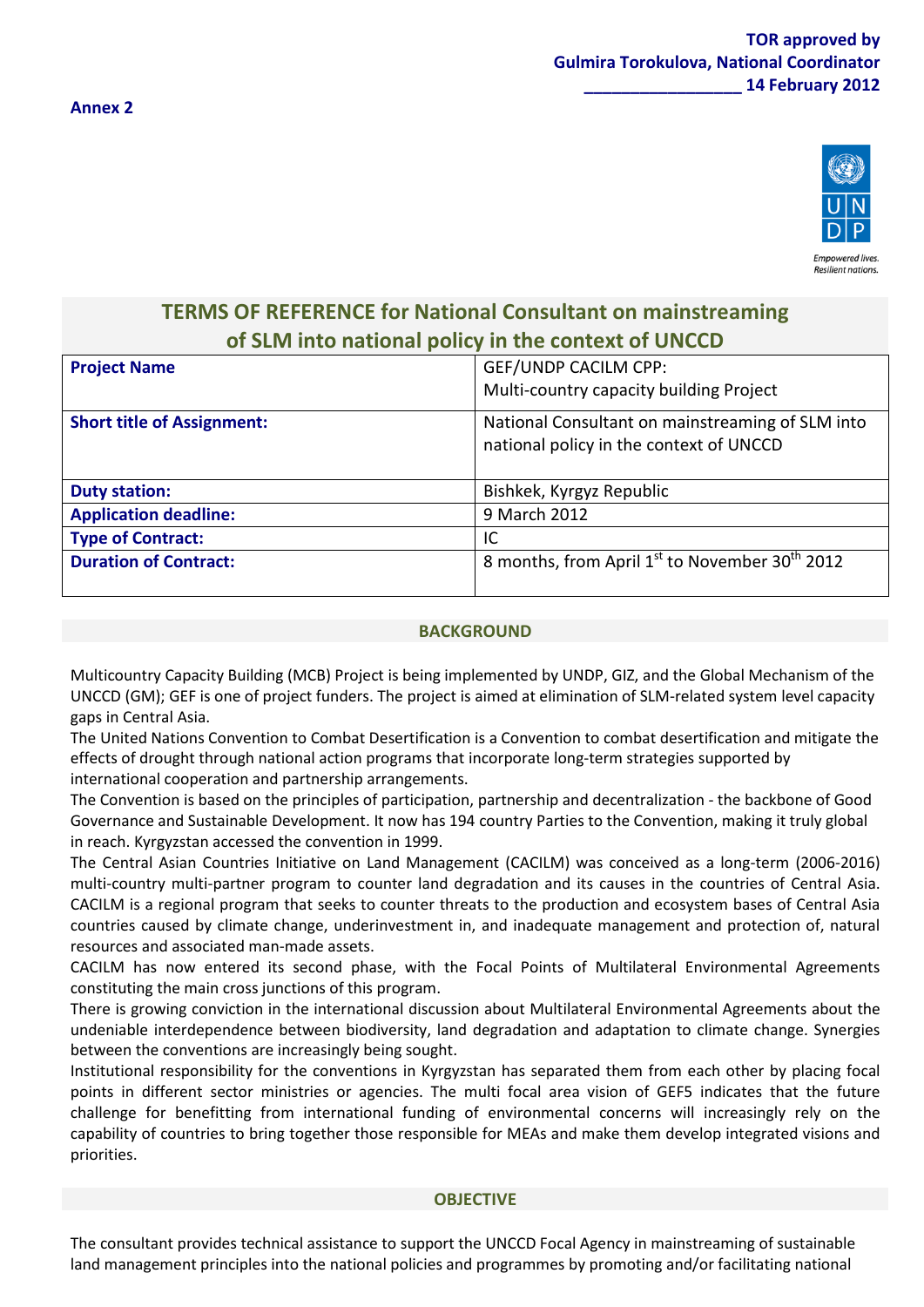implementation and reporting of the Convention and State Programme on Soil Improvement.

### **SCOPE OF WORK**

- To assist the UNCCD Focal Point and institutions for improved operationalization of the agreement and cooperation with other Focal Points
- To assist the UNCCD Focal agency in coordinating other donor activities in the field of SLM
- Conduct discussions with the Focal Points (UNFCCC and CBD) and respective experts on the priorities of the country and the extent the obligations under the convention have been rendered into defined strategies, programs and activities and analyse the reasons if this has not been addressed as due
- To assist the Focal Point in mainstreaming Sustainable Land Management in the context of UNCCD into policy (ensure mainstreaming into important strategic documents, assist in coordination of implementation of the main strategies)
- To provide support in establishing of effective resource mobilization to support SLM initiatives in the country
- Provide day-to-day consultation and support to the Focal Point and its institution regarding fulfillment of his duties:
	- − Communication and networking,
	- − dissemination of information,
	- − representation at meetings, preparation of statements and presentations responding to various request,
	- − ensuring collaboration with stakeholder groups,
	- supporting donor coordination in order to create synergies achieved by a more coordinated approach to the problems being addressed (reduced duplication, possibilities of building lessons of other CACILM activities into design of own interventions)
	- monitoring, promoting and/or facilitating national implementation of the Convention
- To assist the development and/or integration of the action plan on the State Programme on Soil Improvement
- To provide expert assistance in developing country report on Convention implementation to UNCCD Secretary.

#### **FINAL DELIVERABLES**

| <b>PRODUCTS</b>                                                                                                                                                                                                                                                                                                                                                                    | DEADI                           | <b>PAYMENT</b><br><b>STRUCTURE</b> |
|------------------------------------------------------------------------------------------------------------------------------------------------------------------------------------------------------------------------------------------------------------------------------------------------------------------------------------------------------------------------------------|---------------------------------|------------------------------------|
| Workplan for 1 <sup>st</sup> April - June 30; Gap and needs analysis to draw a<br>road map for appropriate technical support and capacity building<br>activities of the focal point(s).                                                                                                                                                                                            | April 10 <sup>th</sup> 2012     | 25%                                |
| Intermediate report on the previous deliverable supported with<br>minutes of meetings conducted and official documents.<br>Workplan for 1 <sup>st</sup> July - 30 <sup>th</sup> September;                                                                                                                                                                                         | June 30 <sup>th</sup> 2012      | 25%                                |
| Intermediate report on the previous deliverable supported with<br>minutes of meetings conducted and relevant official documents.<br>Workplan 1 <sup>st</sup> October - 30 <sup>th</sup> November;                                                                                                                                                                                  | September 30 <sup>th</sup> 2012 | 25%                                |
| Final report on the work done between July and November<br>supported with minutes of conducted meetings and relevant<br>official documents. UNCCD convention implementation report is<br>submitted to the UNCCD Secretariat. Recommendations for further<br>maintaining of the UNCCD Focal Point's capacity, including list of<br>needed support and capacity building activities. | November 30th 2012              | 25%                                |

#### **REPORTING REQUIREMENTS**

The Consultant will be submitting the reports based on the results achieved in agreed format stating all actions